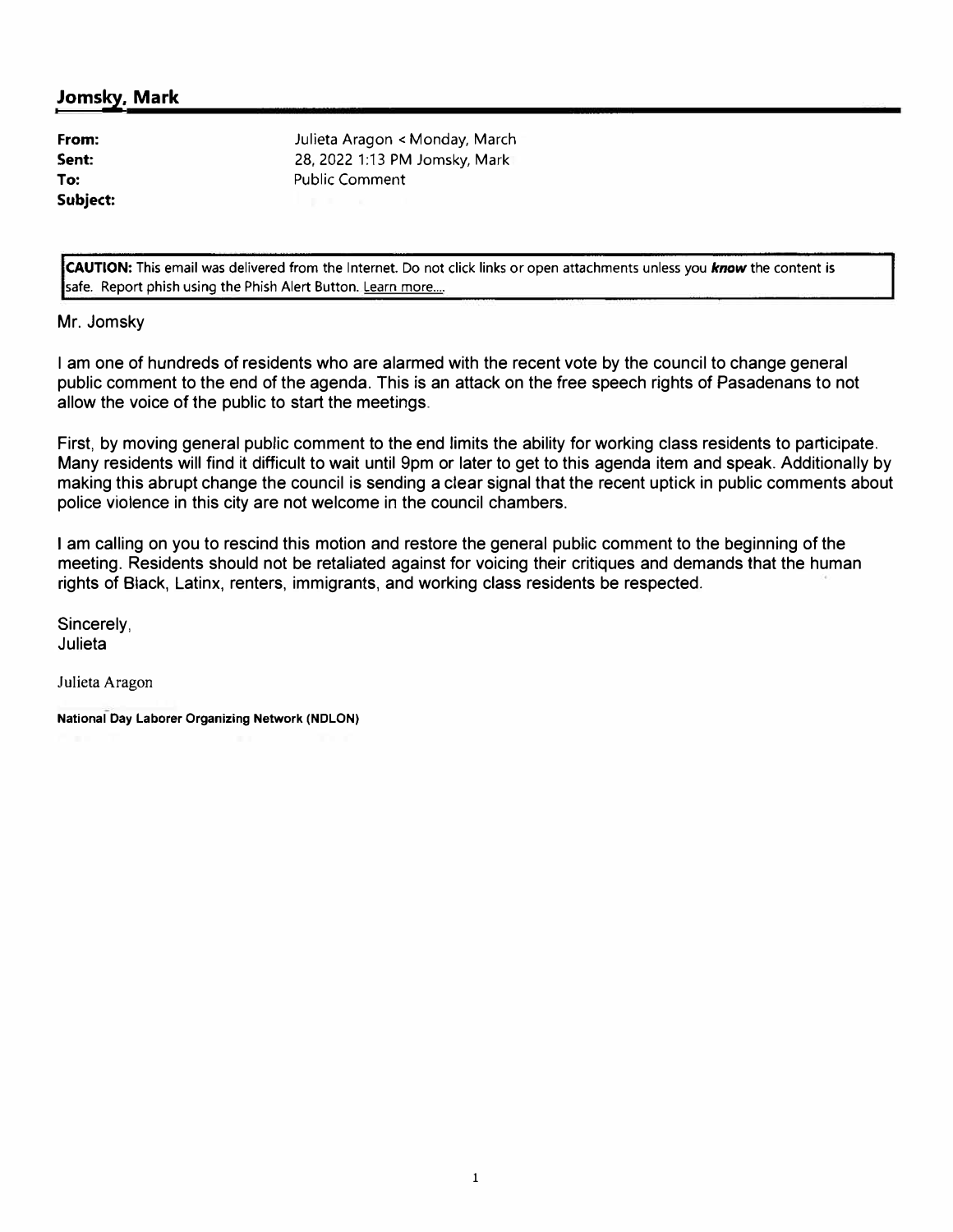# **Jomsky. Mark**

| From:    | Tina Williams $\lt$ ><br>and the company of the company of                                                                       |
|----------|----------------------------------------------------------------------------------------------------------------------------------|
| Sent:    | Monday, March 28, 2022 12:20 PM                                                                                                  |
| To:      | Gordo, Victor; Hampton, Tyron; Williams, Felicia; Kennedy, John J.; Masuda, Gene; Rivas,<br>Jose; Madison, Steve; Wilson, Andy   |
| Cc:      | De La Cuba, Vannia; Dyson, Darla; Porras, Susana; Sullivan, Noreen; Morales, Margo;<br>Suzuki, Takako; Thyret, Pam; Jomsky, Mark |
| Subject: | Change in the order of Public Comment                                                                                            |

**CAUTION:** This email was delivered from the Internet. Do not click links or open attachments unless you *know* the content is safe. Report phish using the Phish Alert Button. Learn more....

### Honorable Mayor Gordo and Councilmembers,

I am contacting you today to request that you return the time of public comment for items not on the agenda to the beginning of the council meeting. I believe it is imperative that the public have the opportunity to speak on items not on the agenda at the beginning of council meetings for the following reasons:

- Historically, public discourse has held a prominent place in our City's governance. It is one of the many reasons Pasadena is a great place to live.
- It affirms that the Council is ready to hear the concerns of the public and values their input.
- Allows for the elderly, parents, children, and others with special circumstances to have the opportunity to speak earlier in the evening rather than to sit for what could be hours until they are given the opportunity to speak.
- The move to have public comment at the end of the council meeting may have the unintended consequence of furthering division and needlessly cause public distrust and scrutiny of the Council.

Thank you for considering my request.

# **Tina Williams**

### **www. harambeeministries.org Director of Community Engagement I Harambee Ministries**

Pasadena, CA 91103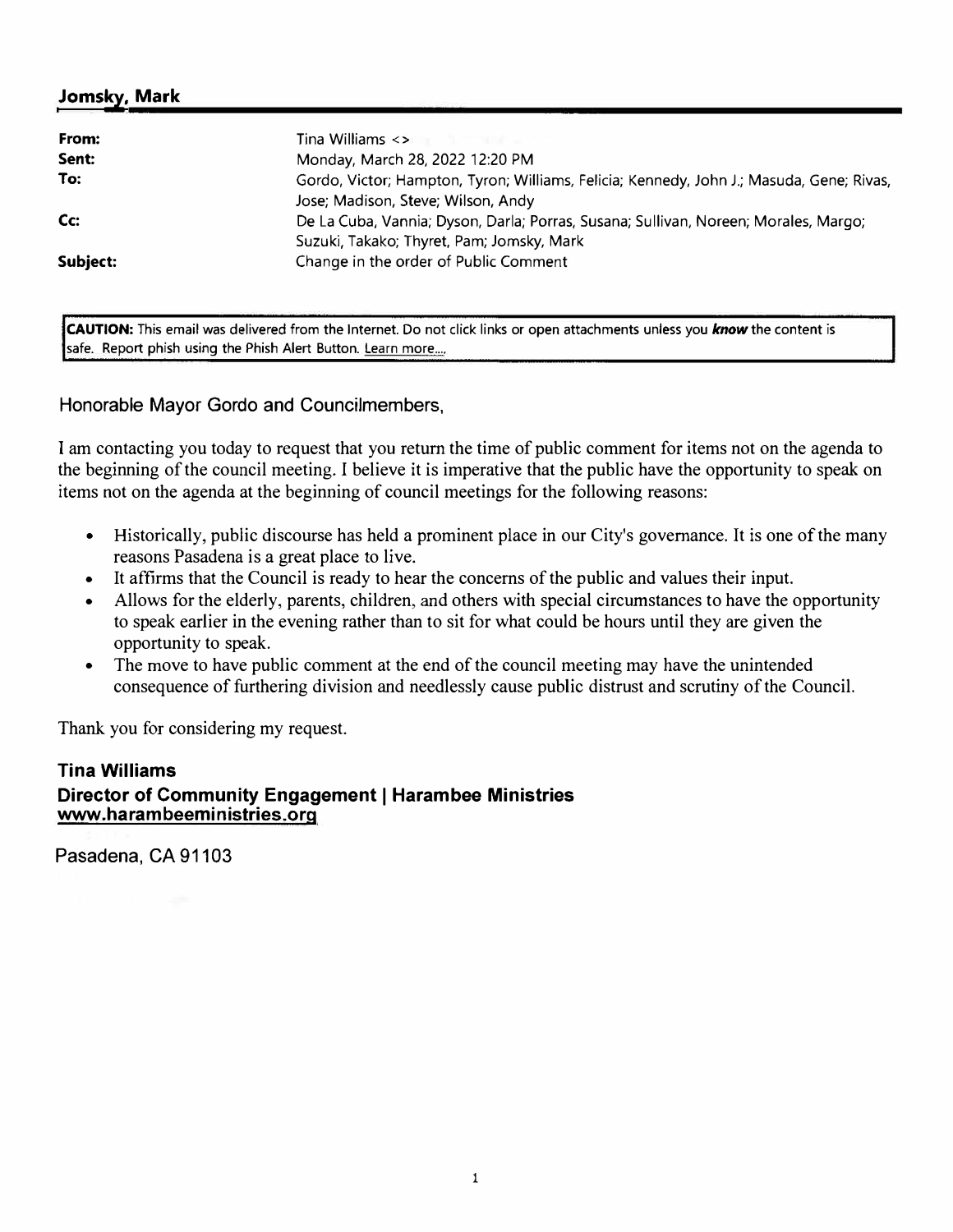# Robles, Sandra

| From:    | Anthony Manousos                                                                         |
|----------|------------------------------------------------------------------------------------------|
| Sent:    | Wednesday, March 23, 2022 10:17 AM                                                       |
| To:      | Gordo, Victor; Madison, Steve; Rivas, Jessica; Masuda, Gene; Williams, Felicia; Hampton, |
|          | Tyron; Kennedy, John J.; PublicComment-AutoResponse; Wilson, Andy                        |
| Subject: | Allow the public to speak the beginning of Council sessions, not at the end              |
|          |                                                                                          |

CAUTION: This email was delivered from the Internet. Do not click links or open attachments unless you know the content is safe. Report phish using the Phish Alert Button. Learn more....

Dear Honorable Mayor and City Councilmembers,

I was concerned to read that the Mayor has moved public comment on Matters Not on the Agenda to the end of the meeting without asking the Council to vote on this change. The amount of time allocated to speakers has already been shortened from 3 minutes to 90 seconds, and a series of "Special Meetings" has been called in which the public has not been allowed to speak about comments not on the agenda. It feels as if the public's voice is being minimized.

I strongly believe that the public has a right to speak on Matters Not On the Agenda at the beginning of Council meetings, as has been done for many years. This is the Pasadena way and it also the way of good government. It allows the public to let the Council know what it thinks is important and wants to be agendized.

I also believe that Council Members should have the opportunity to vote on this significant change in policy. I urge that this new policy be allowed to come up for a vote. And I urge all of you to vote to continue the status quo.

For anyone with work or family obligations, waiting to speak until the end of the meeting is an enormous time commitment, as Council member Kennedy rightly pointed out. Although the current system is burdensome, requiring that we pull cards on Thursday to get to the head of the queue, it at least gives people a fair chance to be heard.

Public comment on items not only the agenda takes only 20 minutes, and Mr. Jomsky has done a good job of managing the time and the speakers. So time is not the issue.

I urge you to let the voice of the public be heard at the beginning, not the end, of your meetings, so you can give us the attention we deserve as your constituents.

Thank you,

**Anthony Manousos** 

In Format Change, Pasadena City Council Will Hear Public Comments At the End, Not Beginning, of Each Meeting - Pasadena Now